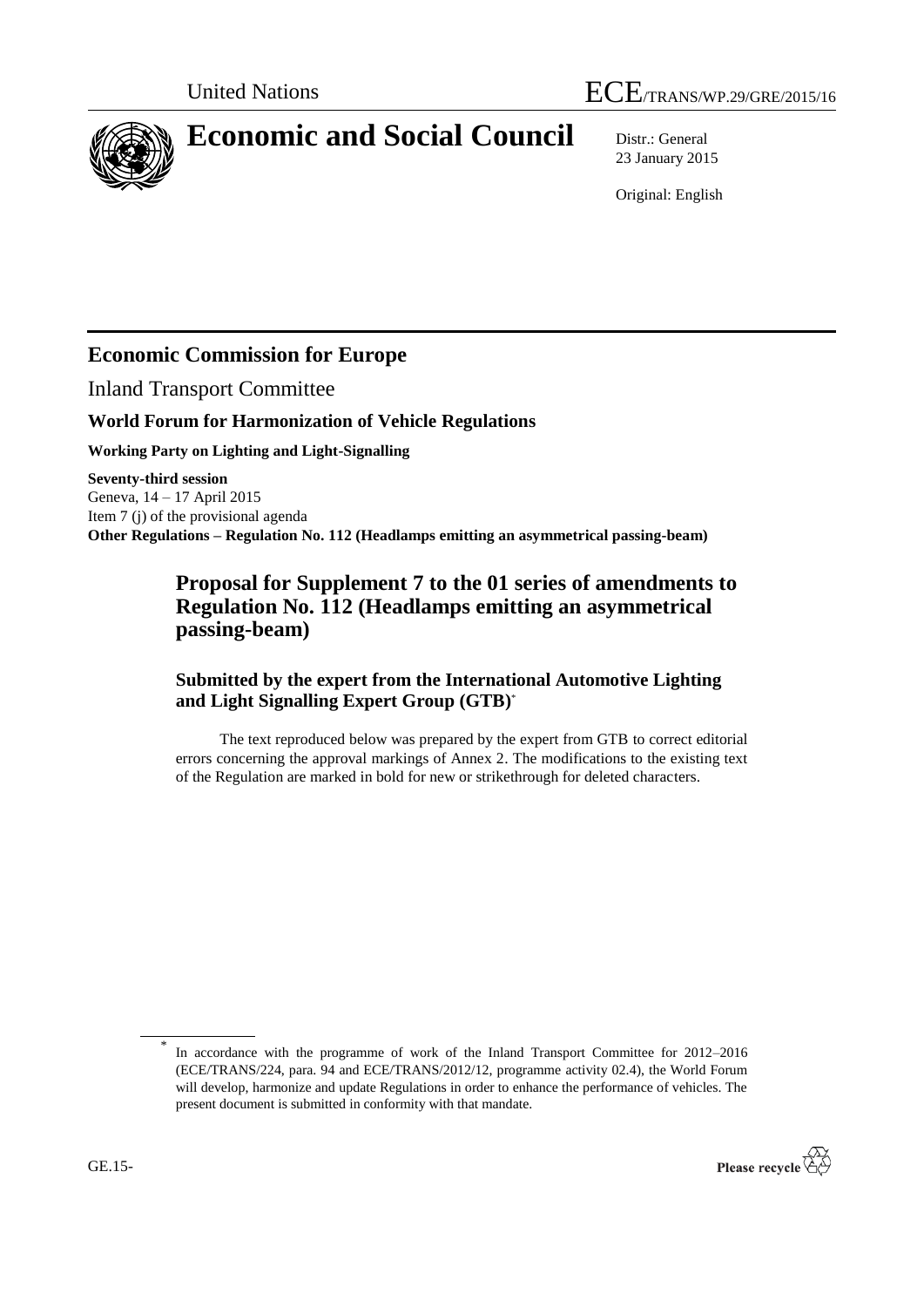## **I. Proposal**

*Annex 2, figures 5, 6, 7, 8, 9 and 10*, amend to read:



The headlamp bearing the above approval mark is a headlamp incorporating a lens of plastic material meeting the requirements of this Regulation in respect of the passingbeam only and is designed:

Figure 5: Class A for both traffic systems **left-hand traffic only**.

Figure 6: Class B for right-hand traffic only **both traffic systems**.



The headlamp bearing the above approval mark is a headlamp meeting the requirements of this Regulation:

Figure 7: Class B in respect of the passing-beam only and is designed for left-hand traffic only.

Figure 8: Class A in respect of the driving-beam only.